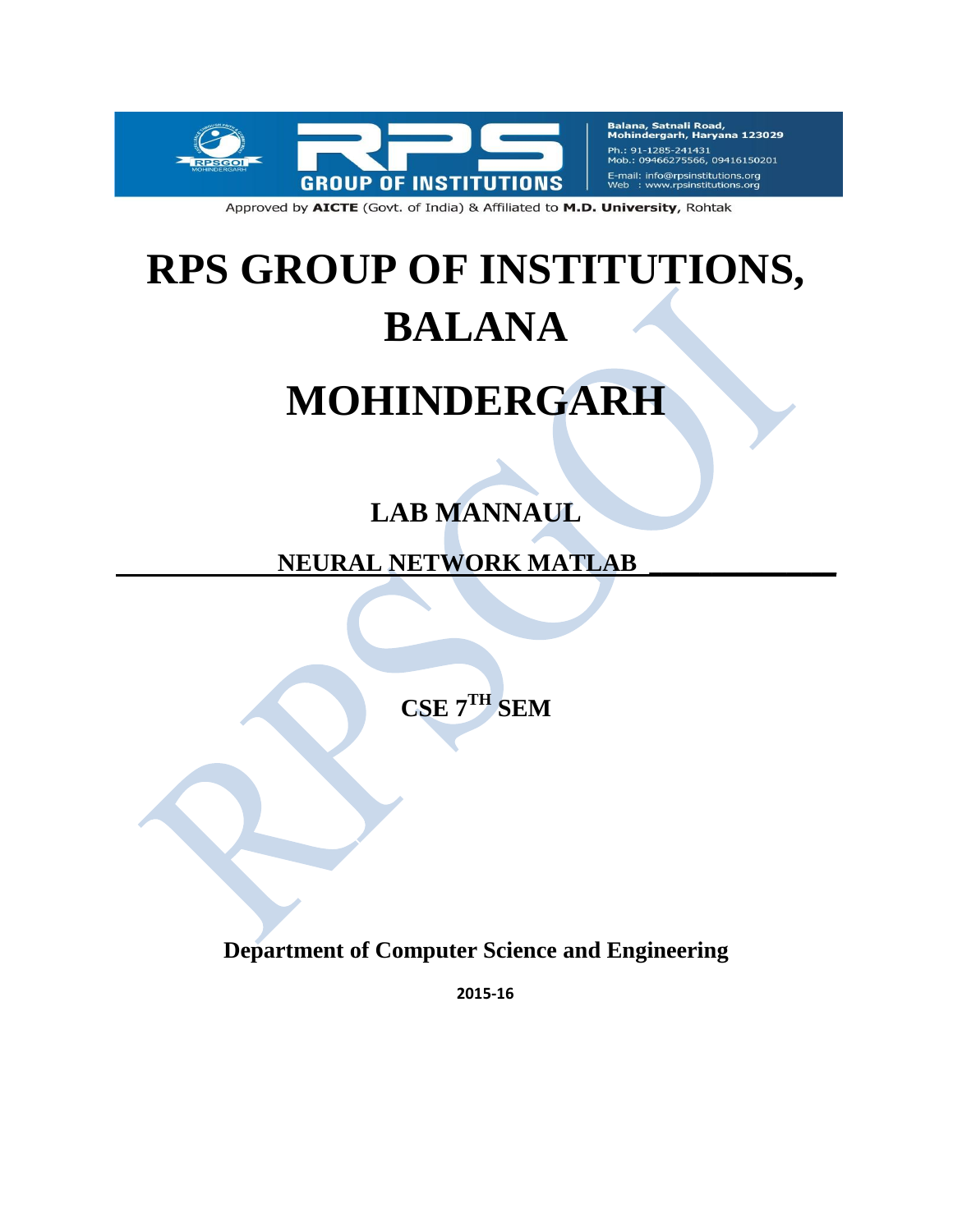## **List of Experiments**

**1.** How the weights and bias values affect the output of a neuron.

**2.** How the choice of activation function (or transfer function) affects the output of a neuron. Experiment with the following functions: identity (purelin), binary threshold (hardlim, hardlims) and sigmoid (log sig, tan sig).

**3.** How the weights and bias values are able to represent a decision boundary in the feature space.

**4.** How this decision boundary changes during training with the perceptron learning rule.

**5.** How the perceptron learning rule works for linearly separable problems.

- **6.** How the perceptron learning rule works for non-linearly separable problems.
- **7.** Write a program to construct matrices.
- **8.** Write a program to construct the For, While and If constructs.
- **9**. Write a program to classify problem with a multilayer perceptron.
- **10**. Write a program to construct an AdA line for time series and target signal.
- **11**. Write a program to plot a graph in 2-D.
- **12.** Write a program to plot the sine and cosine wave.
- **13**. Write a program to save data in file data1 mat dat2.mat.
- **14**. Write a program to plot a graph in 3-D.
- **15.** Write a program to classify problem with a single layer perceptron.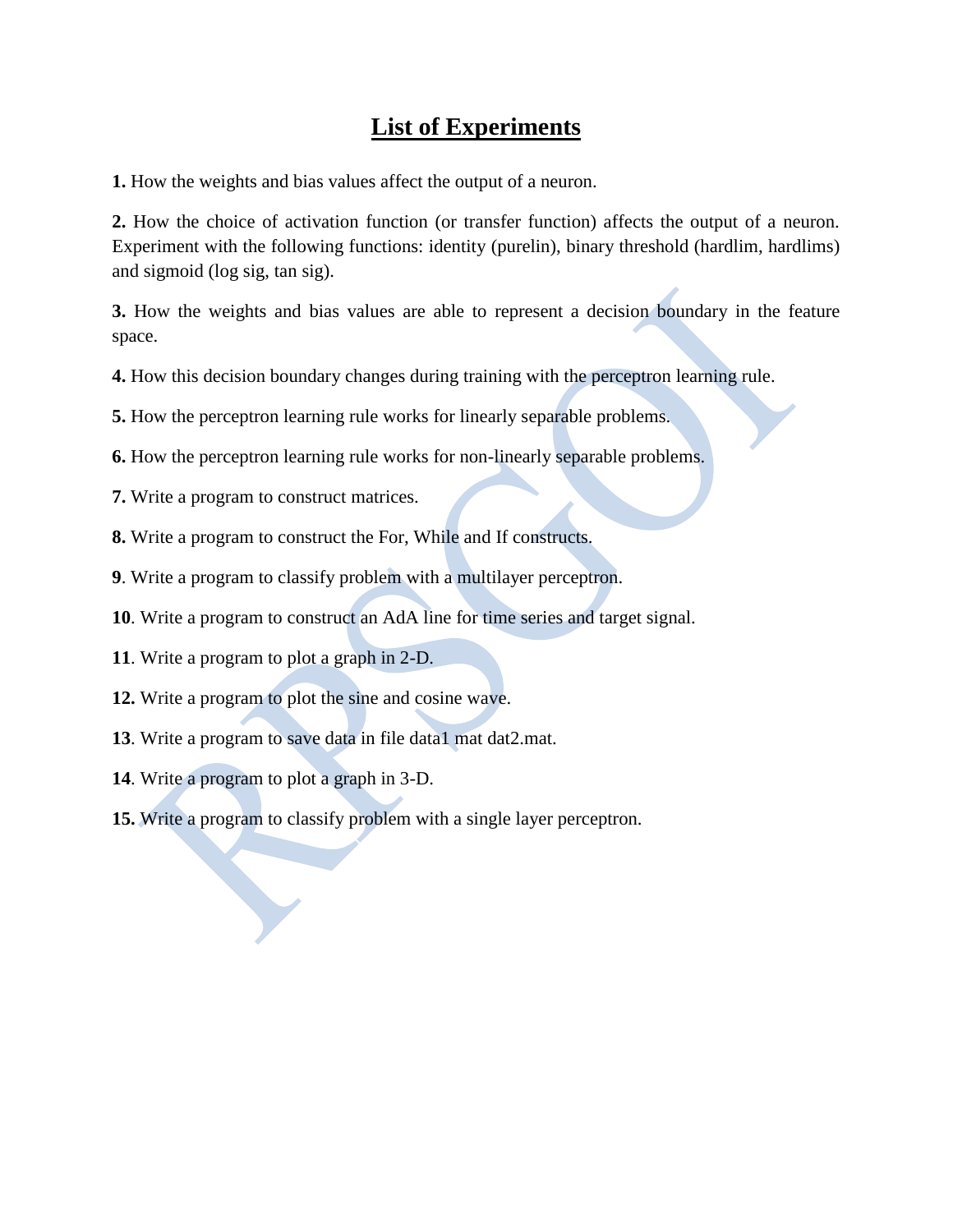#### **Aim:Write a program for introduction about MatLab.**

#### **Introduction:**

#### **What is MATLAB ?**

MATLAB started as an interactive program for doing matrix calculations and has now grown to a high level mathematical language that can solve integrals and differential equations numerically and plot a wide variety of two and three dimensional graphs. In this subject you will mostly use it interactively and also create MATLAB scripts that carry out a sequence of commands. MATLAB also contains a programming language that is rather like Pascal.

The first version of Matlab was produced in the mid 1970s as a teaching tool. The vastly expanded Matlab is now used for mathematical calculations and simulation in companies and government labs ranging from aerospace, car design, signal analysis through to instrument control & financial analysis. Other similar programs are Mathematica and Maple. Mathematica is somewhat better at symbolic calculations but is slower at large numerical calculations.

Recent versions of Matlab also include much of the Maple symbolic calculation program.

#### **How to get started:**

When the computer has started go through the following steps in the different menus Look for the Network Applications folder and double click on that  $\Box$ Within this you will see a little icon for Matlab61 – double click on that Within about 30 seconds Matlab will open (you may get a little message box about ICA applications – just click  $OK$  on this)

You should now see a screen like the picture below

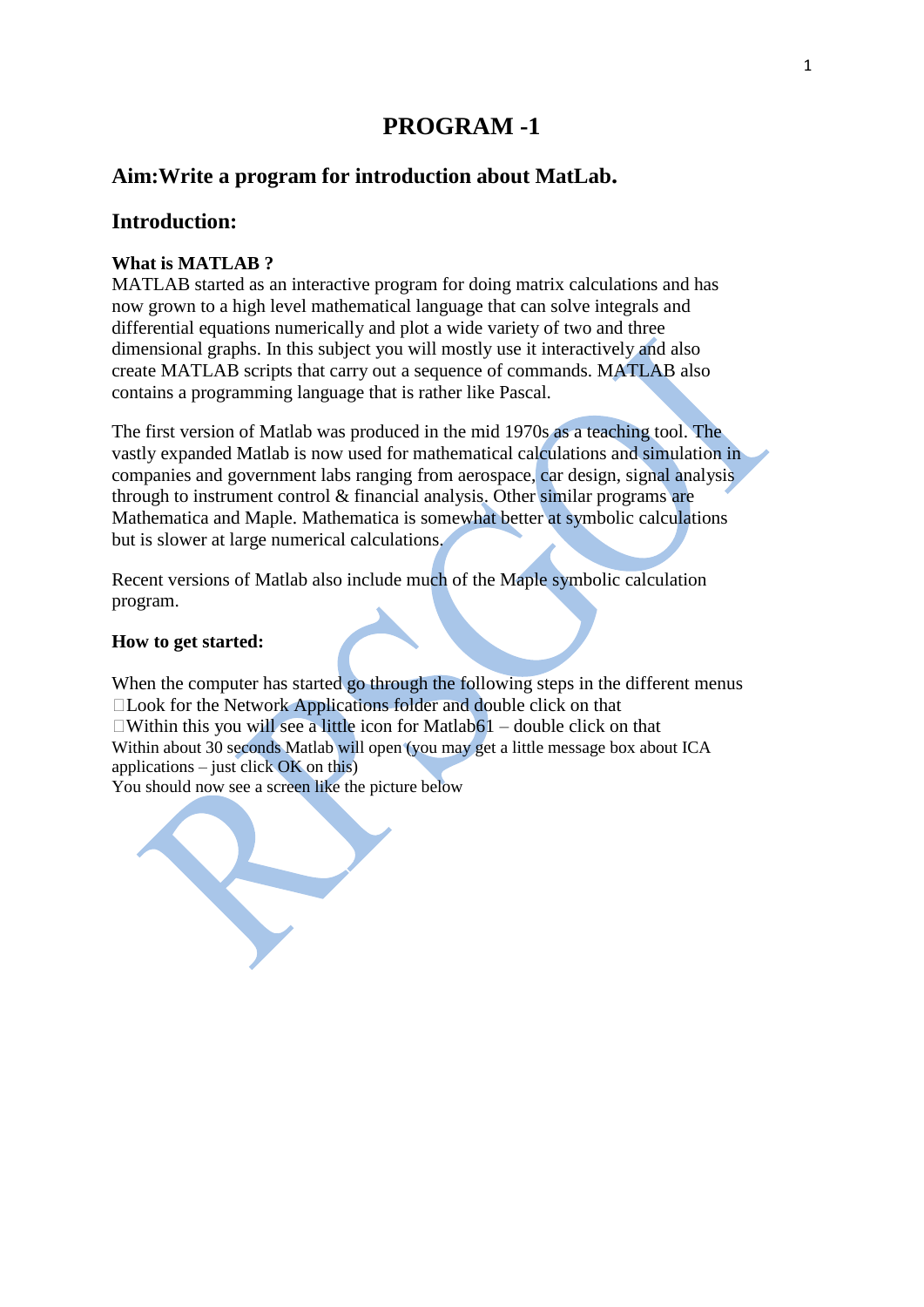| <b>AMATLAB</b>                                                                                                                                                                                | $\Box$ D $\boxtimes$ |
|-----------------------------------------------------------------------------------------------------------------------------------------------------------------------------------------------|----------------------|
| File Edit View Web Window Help                                                                                                                                                                |                      |
| $\blacksquare$<br>产<br>Current Directory: C:WATLAB6p1\work<br>るもものの<br>豑<br>?<br>ہ                                                                                                            |                      |
| Command Window<br>$\vert x \vert \times$<br>Workspace                                                                                                                                         | 回风                   |
| گ<br>Stack: Base<br>睮<br>H,<br>E)<br>To get started, select "MATLAB Help" from the Help menu.<br>Size<br>Name<br> ≫  <br>$\blacktriangleleft$<br>$\mathbf{z}$ $\mathbf{x}$<br>Command History |                      |
| Ready                                                                                                                                                                                         |                      |

This is the Matlab screen – it broken into 3 parts

On the right you have the **Command Window** – this is where you type commands and usually the answers (or error messages) appear here too

On the top left you have the **Workspace** window – if you define new quantities (called variables) there names should be listed here.

On the bottom left you have Command History window – this is where past commands are remembered. If you want to re-run a previous command or to edit it you can drag it from this window to the command window to re-run it.

#### **The Matlab prompt is >>.**

Look at the **Command Window** and you will see the cursor flickerring after the >> prompt. This means that Matlab is waiting for further instructions.

|  |  | <b>Command Window</b>                                    |  |  |  |  |
|--|--|----------------------------------------------------------|--|--|--|--|
|  |  | To get started, select "MATLAB Help" from the Help menu. |  |  |  |  |
|  |  |                                                          |  |  |  |  |
|  |  |                                                          |  |  |  |  |
|  |  |                                                          |  |  |  |  |
|  |  |                                                          |  |  |  |  |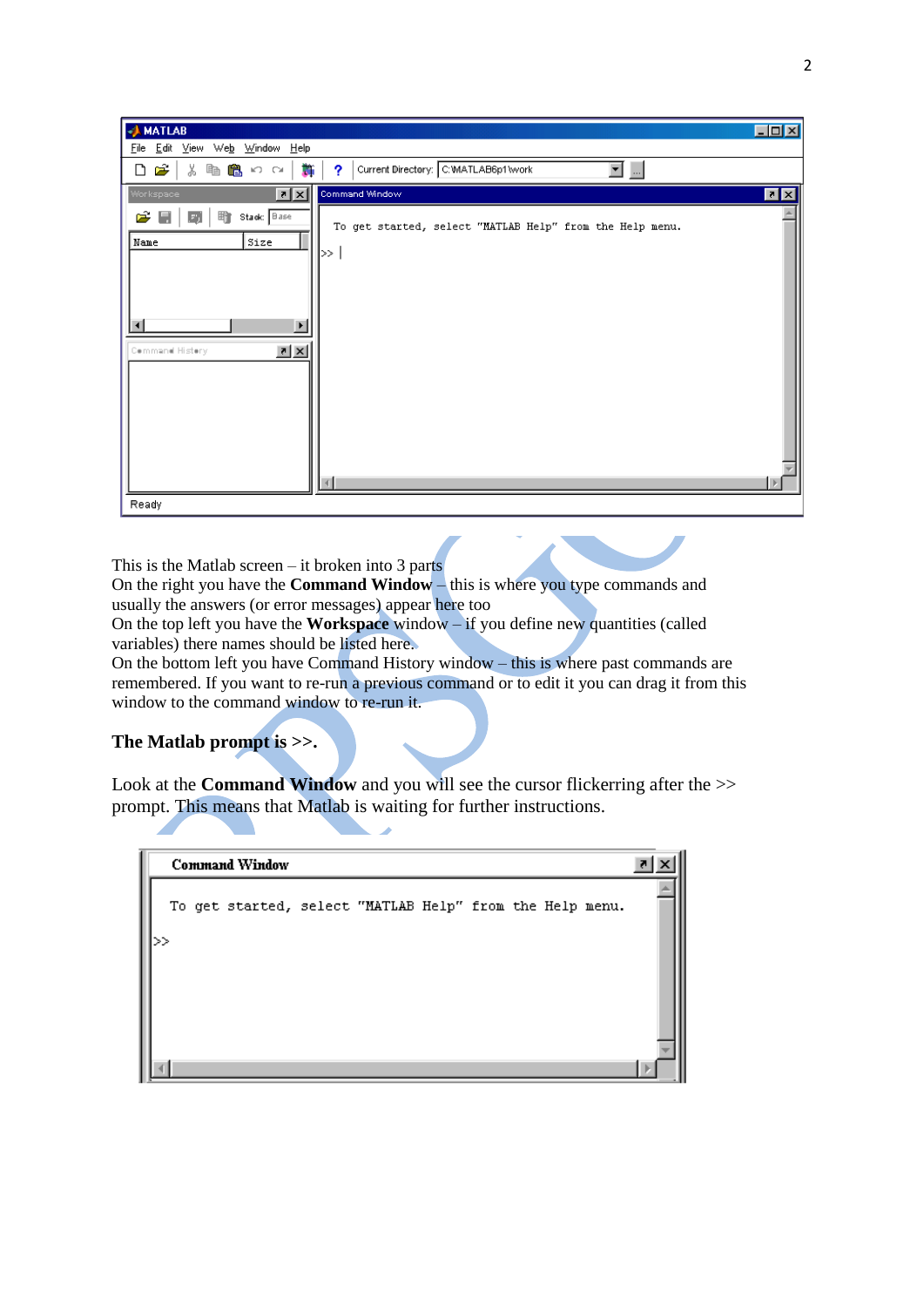#### **Seeing the Matlab demo.**

Just type the command >> **demo (and then press Enter or Return key)** and run the simple slideshow under the **Matrix manipulation** option. This briefly shows you some of the things that Matlab can do - don"t worry if you do not know what everything means here.

#### **Matlab works to 15 significant figures but usually only shows 5 Figures:**

Type **pi** and you will normally get 3.1416

You can change to the **long format** in which all 15 figures are displayed

>> **pi ……………………………………………………**

```
>.> format long
```
**>> pi ...............................................................................**

An easier and more flexible format is scientific notation with 5 significant figures

>> **format short e**

>> **pi** ....................................................................................................

Mostly we work in the short format.

To go back to short format

**>> format short ……………………………..**

Very large or small numbers use exponential format - e.g.  $6.00e+23 = 6*10z$ 

**Variable names:**

Matlab distinguishes between lower case and capital letters - so **A and a are different objects**

**for Matlab.** The normal convention to use lower case names except for global variables. Only

the first 19 characters in a variable name are important.

#### **Matlab has many built in functions:**

Among them are: **Trig functions** sin, cos, tan, sec, cosec and cotan  $(sin(x))$  etc assume that x is in radians) Are the following what you expect ? **>> sin(pi/2)** ...........................................................

**>> cos(pi/2)** ...........................................................

#### **Remember that pi is a built-in constant**

**Inverse trig functions** asin, acos, atan

(these are abbreviations for arcsin, arccos and arctan - the answers are returned in radians so that  $a\sin(1) = \pi i/2$ 

#### **Exponential function** exp

**Logarithm functions** log is log to base e, while

log10 and log2 are logs to bases 10 or 2

**Hyperbolic functions** cosh, sinh, and tanh

Matlab also has many other more sophisticated functions for solving linear equations, getting eigenvalues of matrices, solving differential equations or calculating integrals numerically.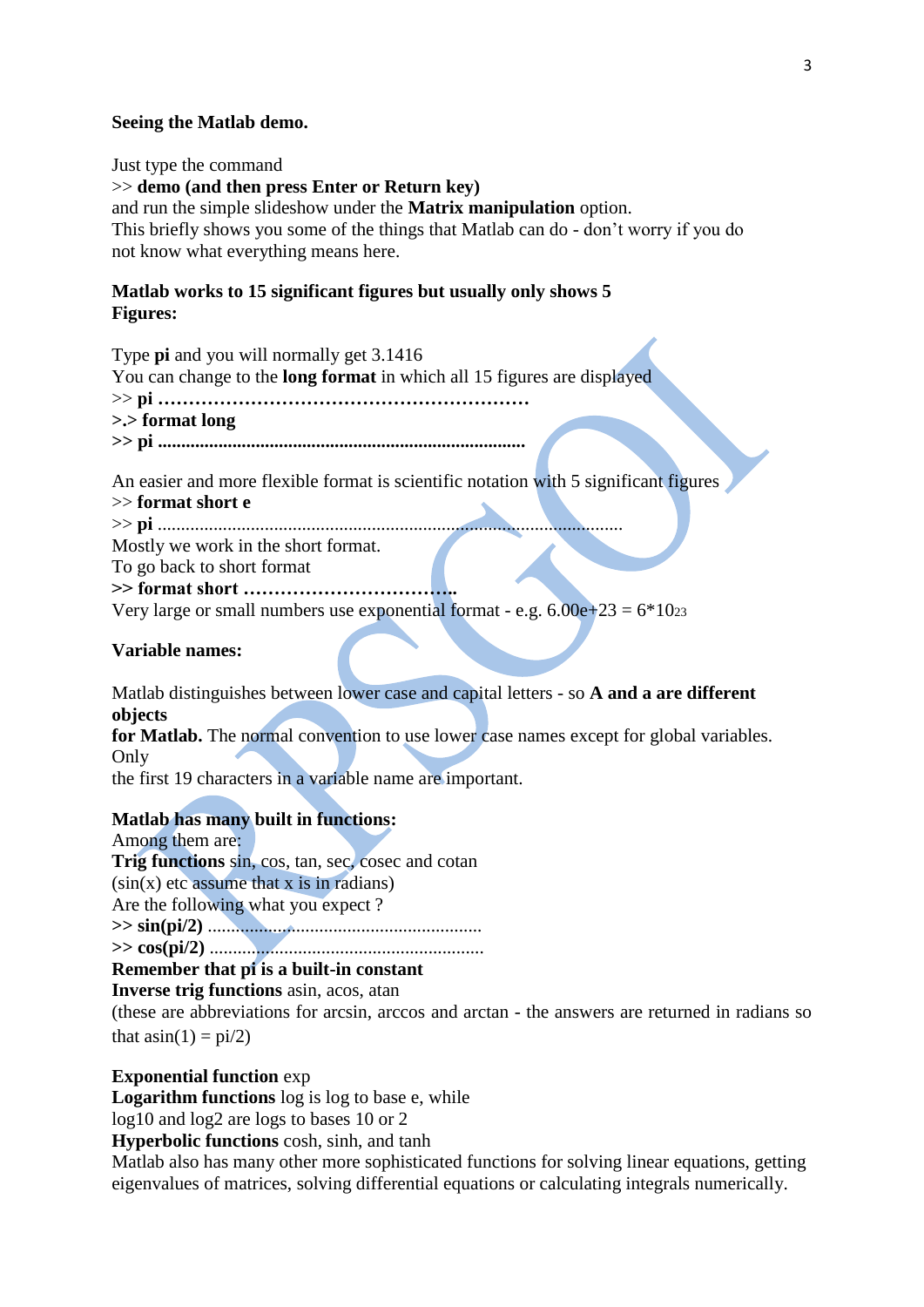#### **Assorted tips and tricks:**

• You can use some Unix commands at the MATLAB prompt, such as "ls" and "cd".

• You can use the "Tab" key to complete commands.

• You can use the up arrow to see previous commands you"ve typed in. Just the up arrow alone will go through previous commands in reverse order. If you type an "s", for example, and then the up arrow, you"ll see previous commands that started with "s"

• You can access the Unix command line inside MATLAB by preceding commands with a "!". This is a good way to execute Unix scripts or simple Fortran/C codes from within MATLAB, especially if you are transferring data between MATLAB and external codes.

• You can use "eval" to execute a string as a MATLAB expression. This can be very useful in m-files, such as when the filenames are variables.

• If you ever find yourself questioning the meaning of things, type "why".

#### **Getting help**

MATLAB has an interactive "Help Desk" which includes documentation and examples for pretty much everything you"d want to do. However, it can be slow to navigate, so if you just want to find out how to use a particular function, it's easier to use the "help" command. Useful commands for accessing MATLAB help are:

helpdesk – starts the MATLAB interactive help browser

help name – displays documentation for function/command 'name.'

lookfor string – searches all help files for 'string' in the description (first) comment line), and displays the function names with the description.

Suppose you want to find out how to use the tangent function,  $tan(x)$ .

>> help tan

TAN Tangent of argument in radians. TAN(X) is the tangent of the elements of X.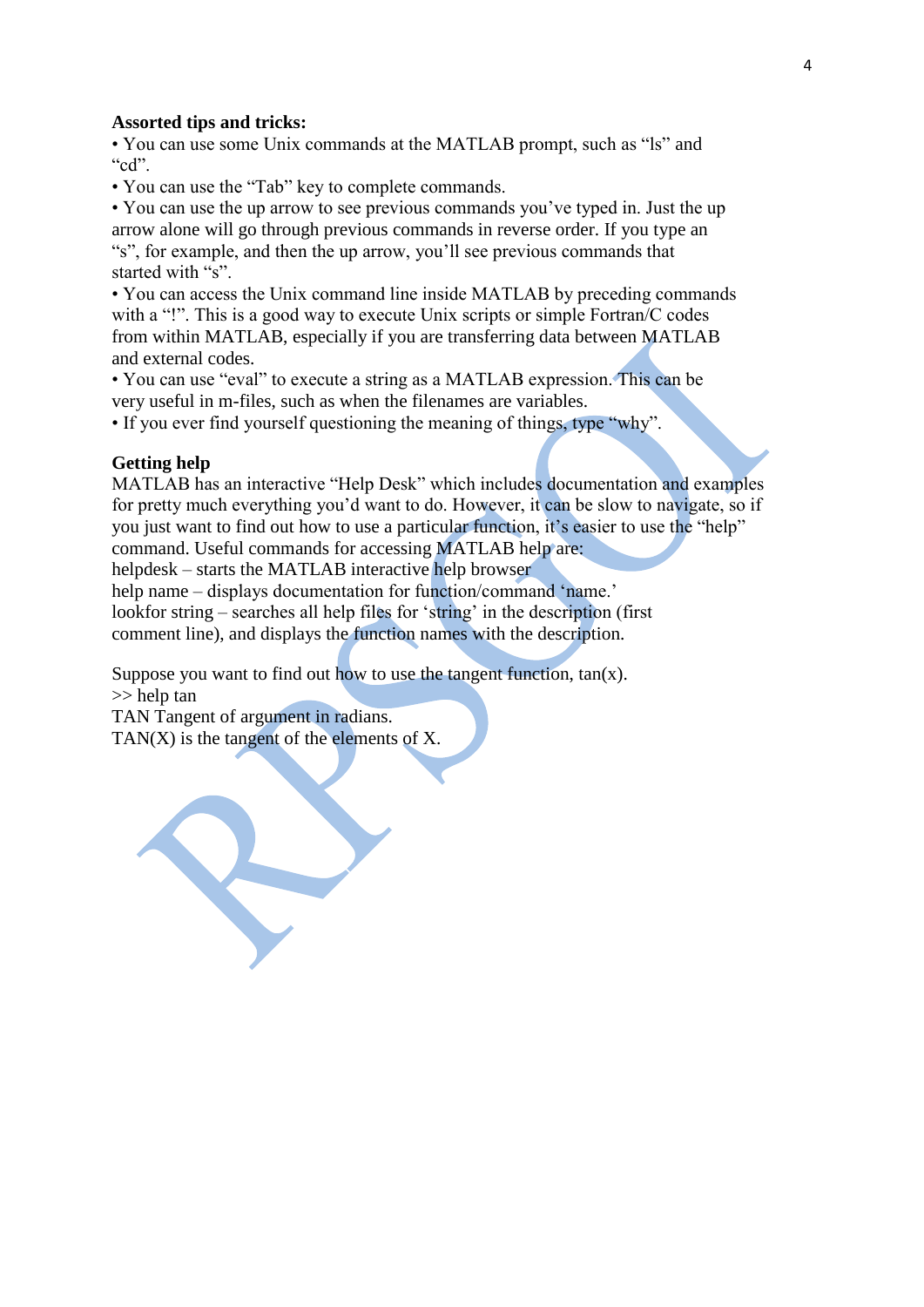## **Aim: Write a program to perform operations on two matrix using MatLab.**

## **Program:**

## **INPUT:**

| a= $[3 5 7$<br>468<br>589]                                                                             |  |
|--------------------------------------------------------------------------------------------------------|--|
| $a =$                                                                                                  |  |
| $\begin{array}{c} 3 \\ 4 \\ 5 \end{array}$<br>$\begin{array}{ccc} 5 & 7 \\ 6 & 8 \\ 8 & 9 \end{array}$ |  |
| b=[5 7 9<br>3 4 7<br>3 6 9]                                                                            |  |
| $b =$                                                                                                  |  |
| $\begin{array}{c} 5 \\ 3 \\ 3 \end{array}$<br>$\begin{array}{cc} 7 & 9 \\ 4 & 7 \\ 6 & 9 \end{array}$  |  |
|                                                                                                        |  |
|                                                                                                        |  |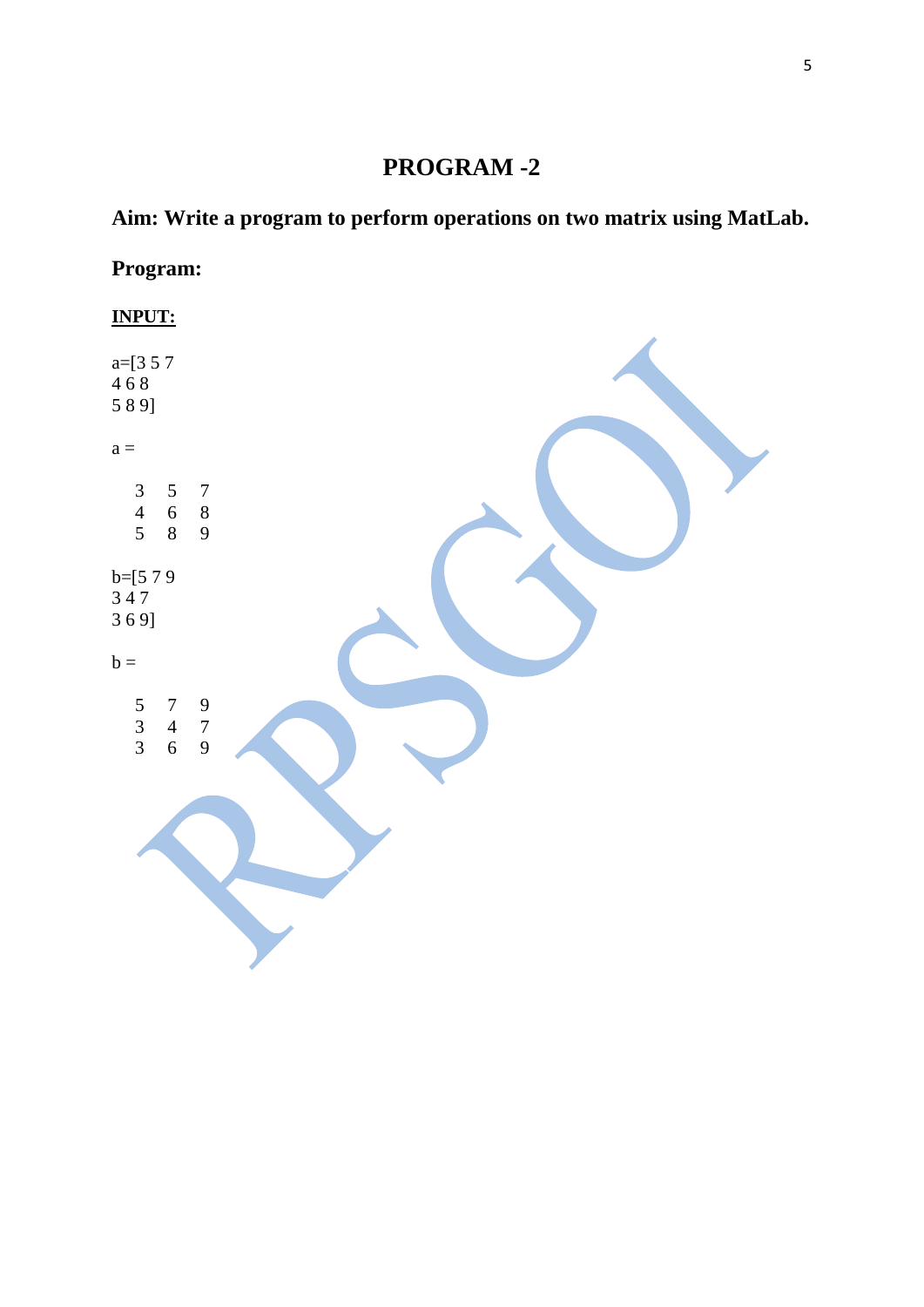#### **OUTPUT:**

a+b

 $ans =$ 

 8 12 16 7 10 15 8 14 18

a-b

 $ans =$ 

 $-2$   $-2$   $-2$  1 2 1 2 2 0

a\*b

 $ans =$ 

 51 83 125 62 100 150 76 121 182 6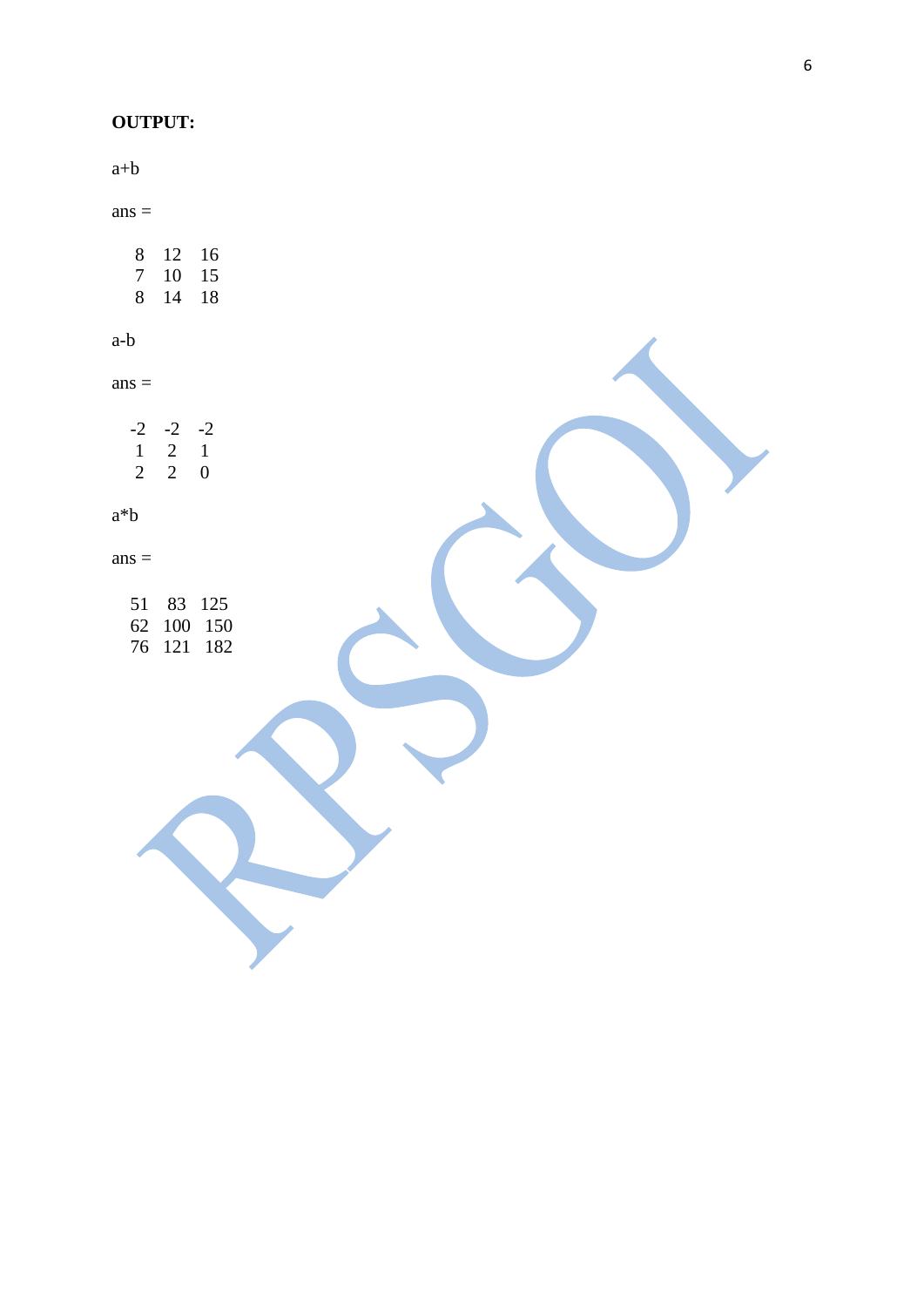#### **Aim: Write a program to create sin wave using MatLab.**

t=[0:1:40]; f=500; fs=8000;  $x=sin(2*pi*f/fs*t);$ figure $(1)$ ; stem( $t$ <sup>\* $f$ \*1000,x,'r');</sup> hold on; plot(t\*f\*1000,x);

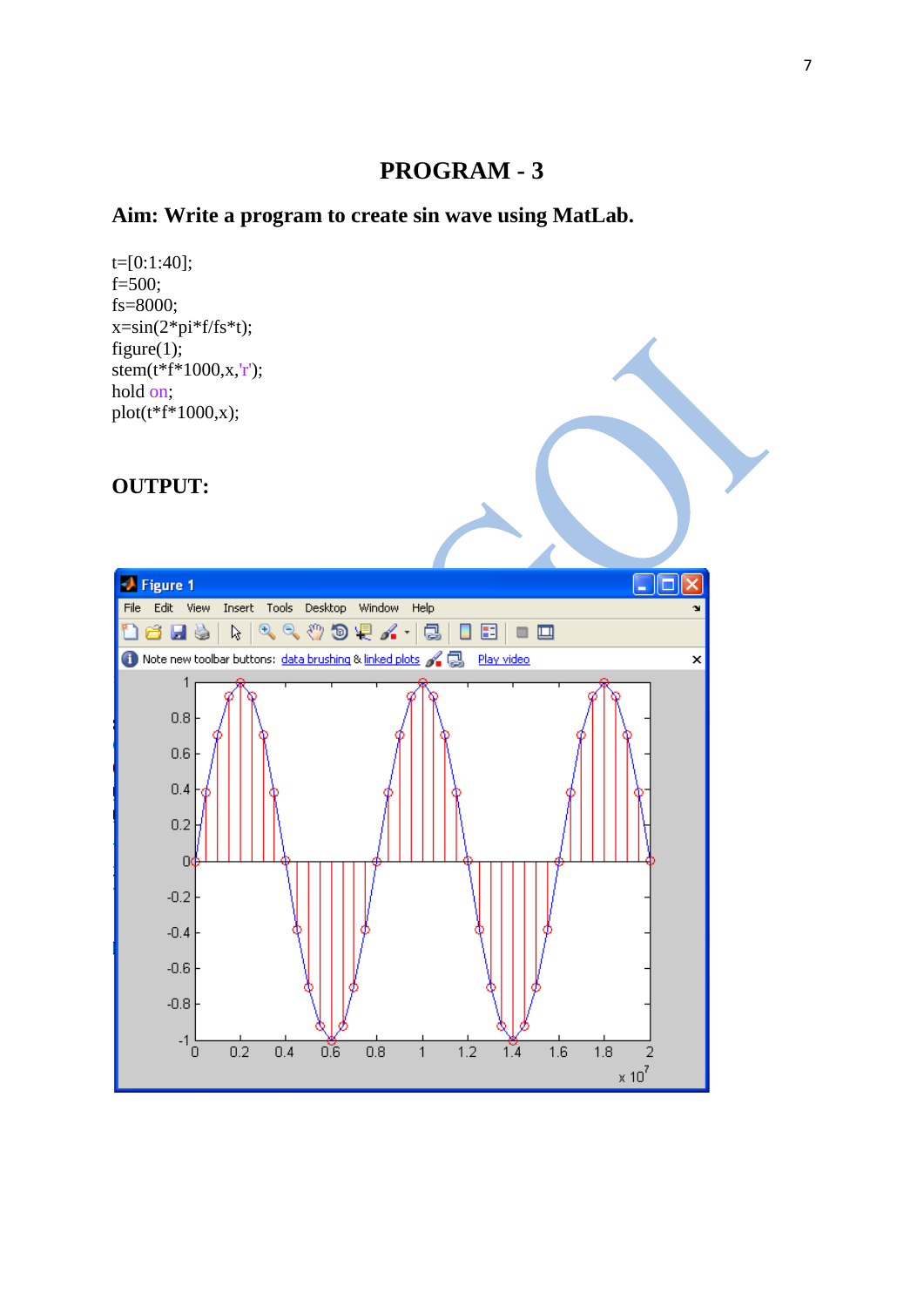#### **Aim: write a program for 2D graph plotting using MatLab.**

#### **Program:**

 $[x,y] = meshgrid(-1:0.1,-1:0.1:1);$  $z=5*x.^2+3*y.^2;$  $contour(x,y,z)$ prism  $mesh(x,y,z)$  $surf(x,y,z)$  $view([20, 10])$ view([10,30])

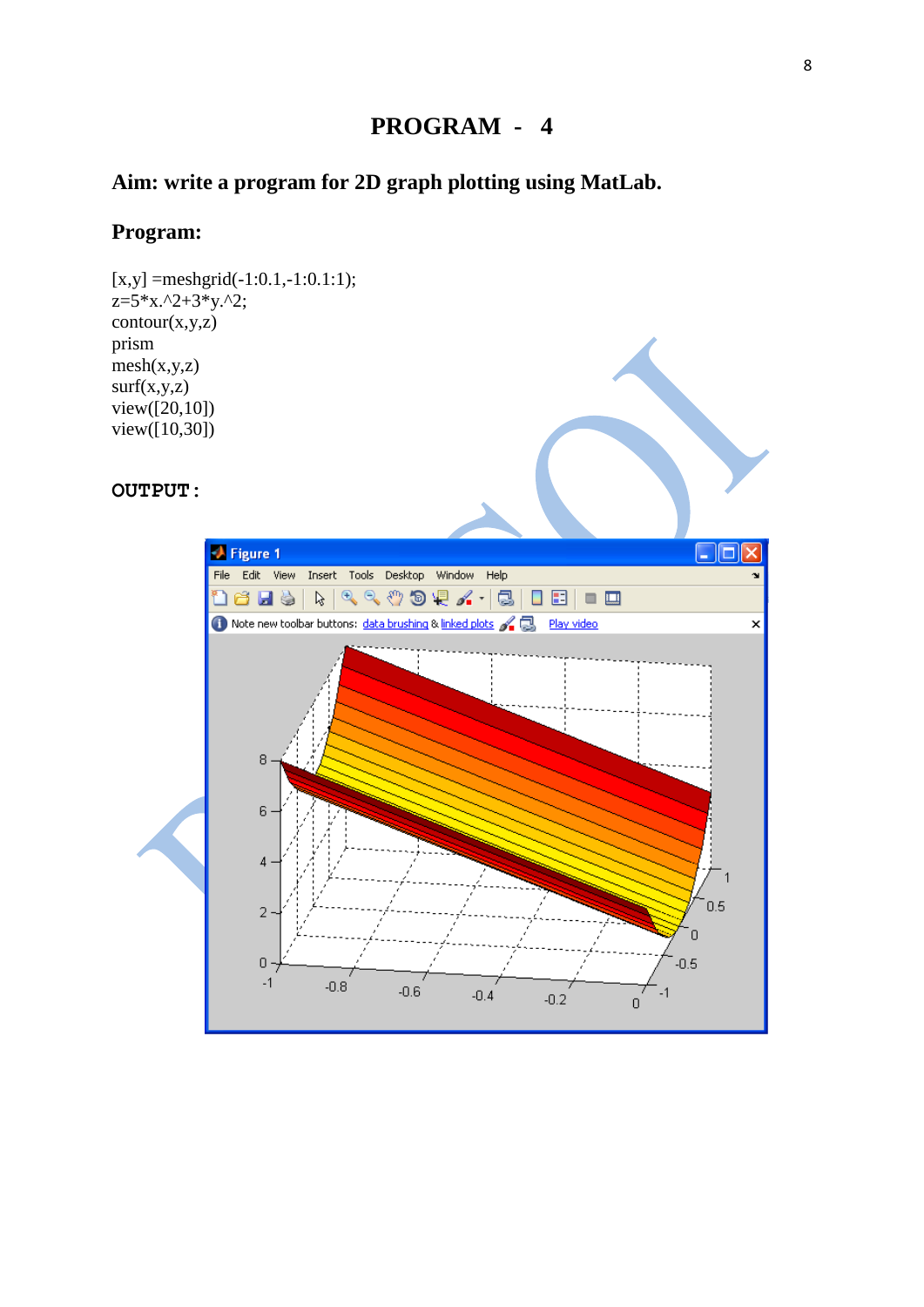## **PROGRAM – 5**

## **Aim: Write a program for 3D Plotting using MatLab.**

## **Program:**



stem3(x,y,z)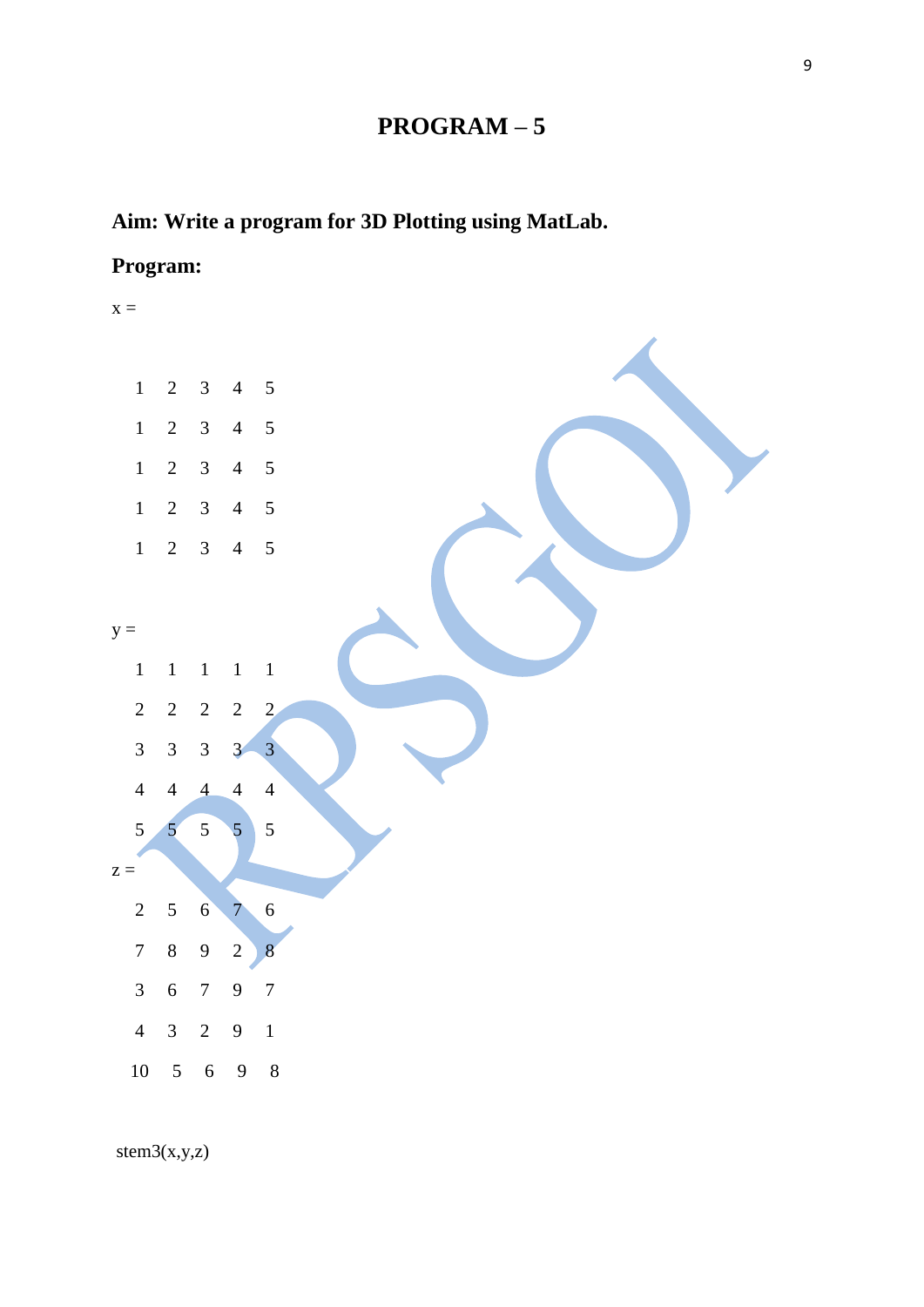

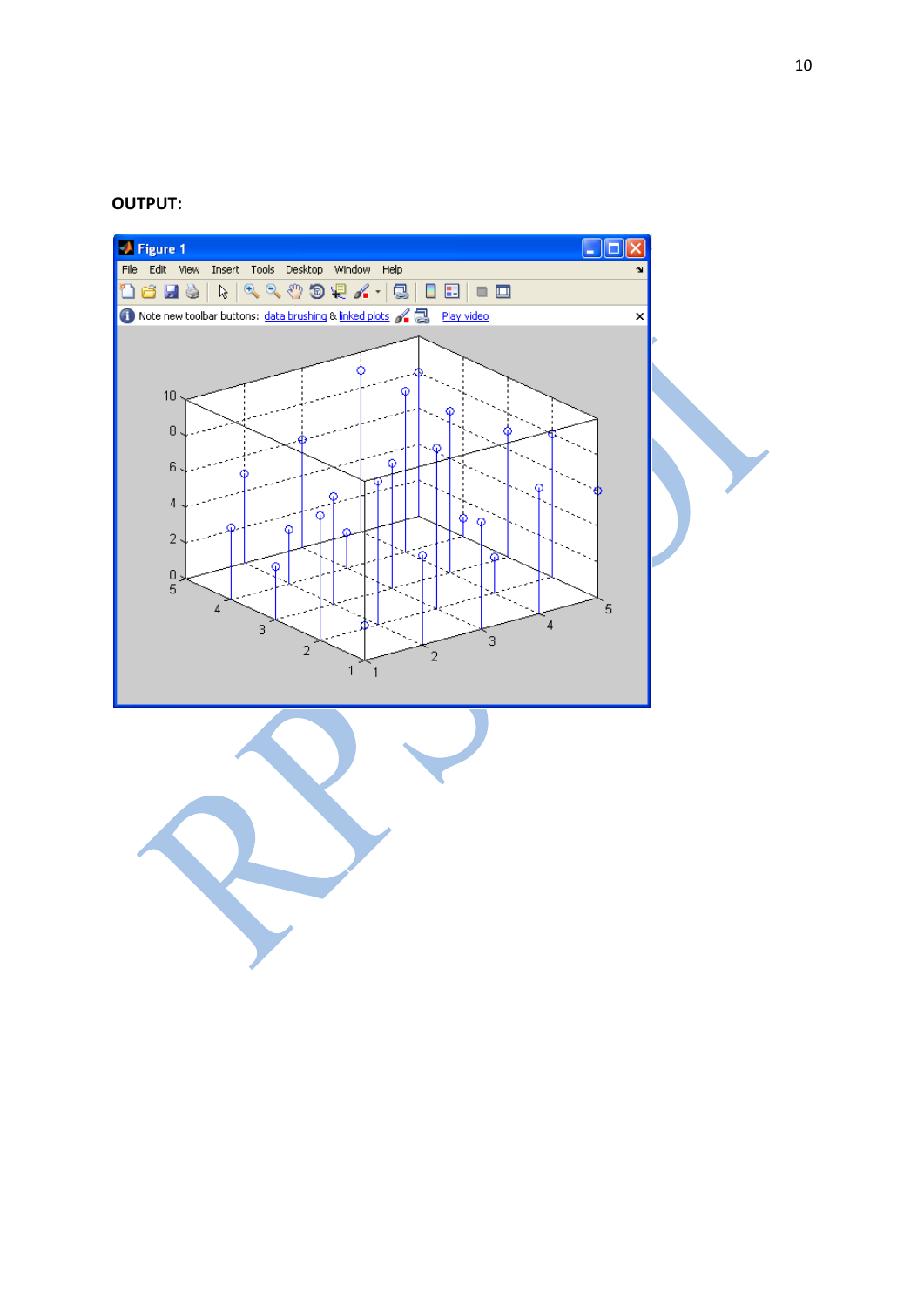## **PROGRAM – 6**

## **Aim: write a program for classification of a 4-class problem with a perceptron using MatLab.**

#### **Program:**

close all, clear all, clc, format compact  $K = 30;$  $q = .6;$  $A = [rand(1,K)-q; rand(1,K)+q];$  $B = [rand(1,K)+q; rand(1,K)+q];$  $C = [rand(1,K)+q; rand(1,K)-q];$  $D = [rand(1,K)-q; rand(1,K)-q];$  $plot(A(1, :), A(2, :), 'bs')$ hold on grid on  $plot(B(1,:),B(2,:),'r+')$  $plot(C(1, :), C(2, :), 'go')$ plot( $D(1,:), D(2,:), 'm^{*})$ text(.5-q,.5+2 $*$ q,'Class A') text(.5+q,.5+2 $*q$ ,'Class B') text(.5+q,.5-2\*q,'Class C') text(.5-q,.5-2\*q,'Class D')  $a = [0 1]$ ;  $b = [1 1]$ :  $c = [1 0]$ ;  $d = [0 0]$ ;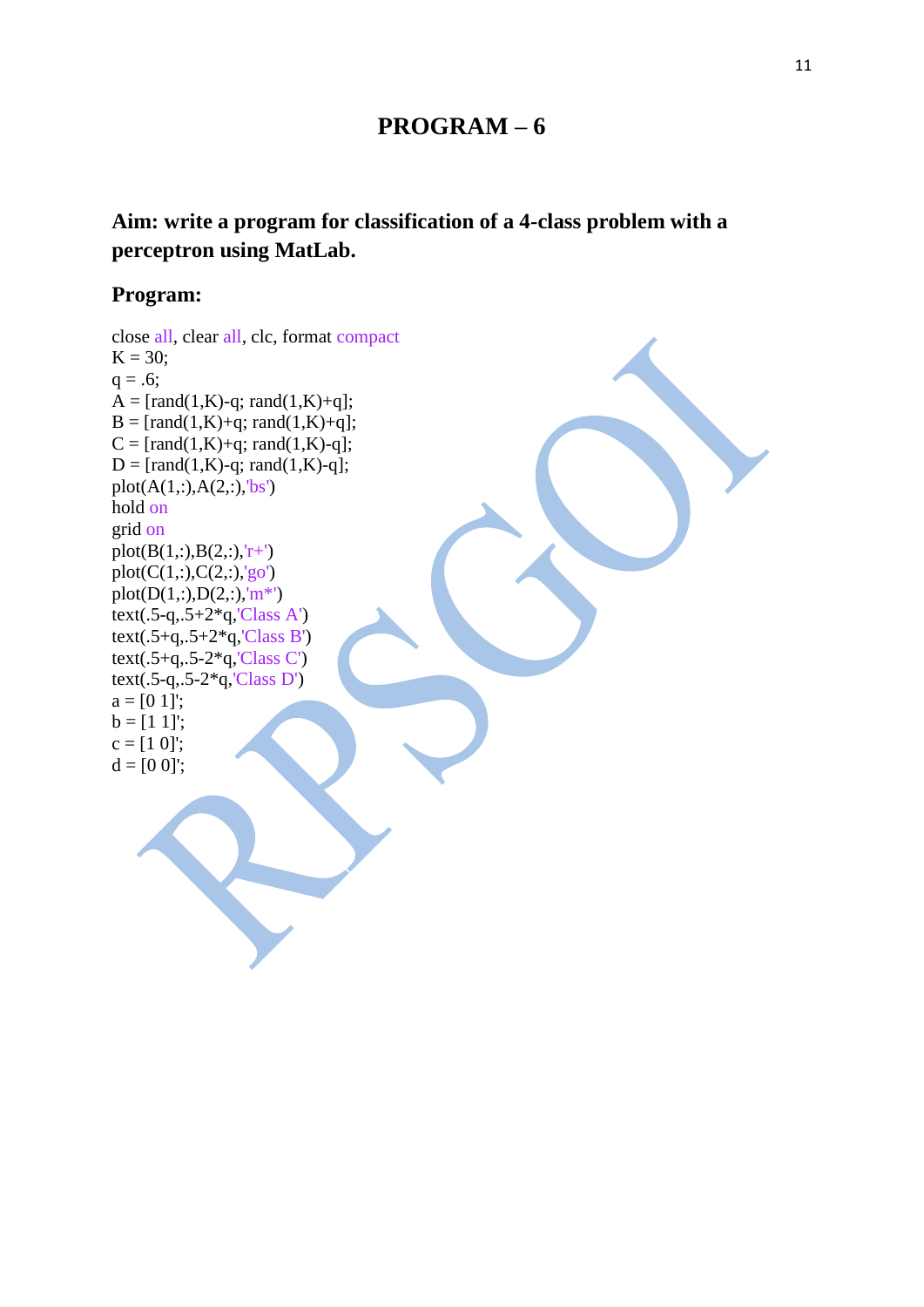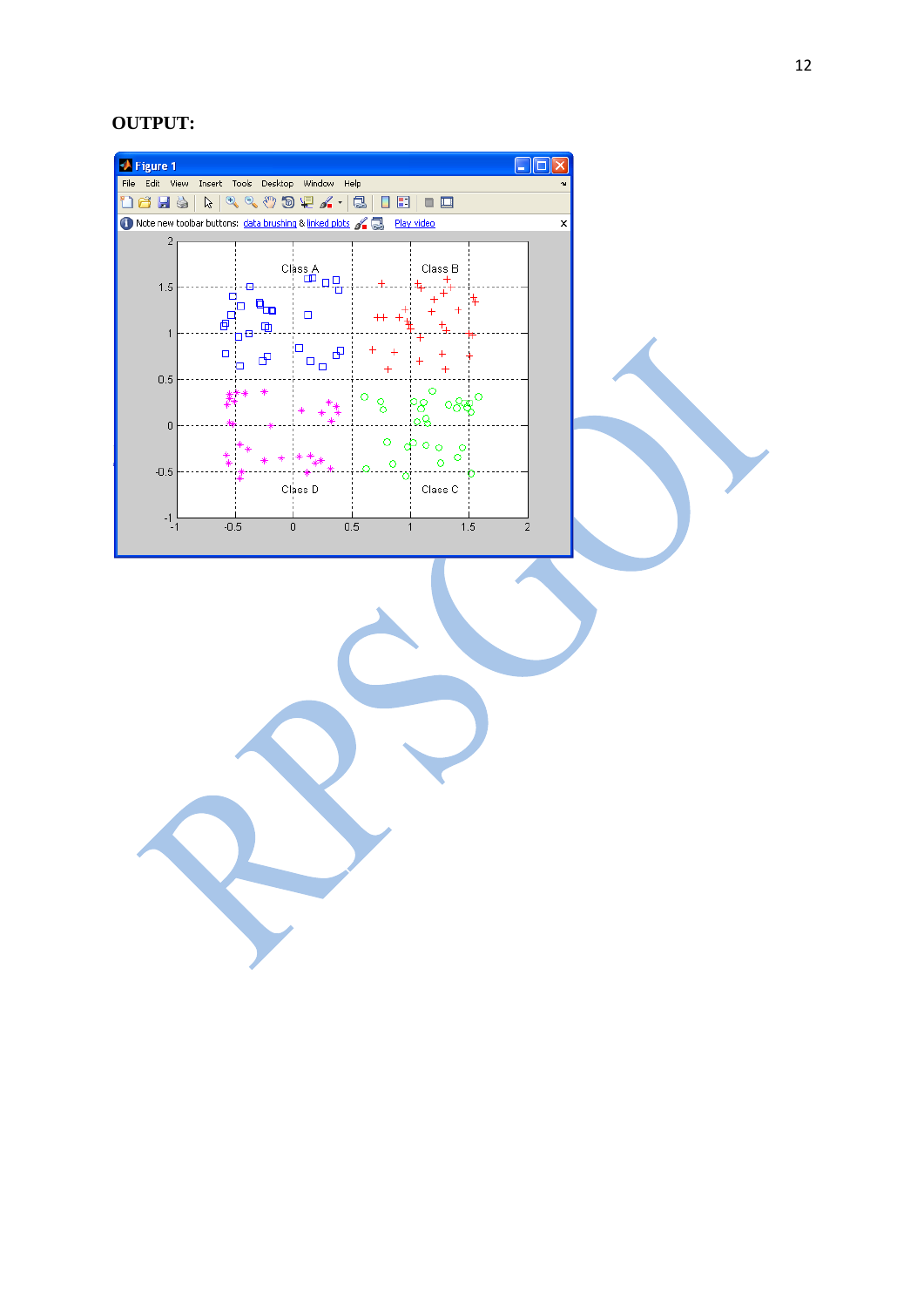## **PROGRAM – 7**

## **Aim: Write a program for classification of linearly separable data with a perceptron using MatLab.**

#### **PROGRAM:**

N=20;

offset=5;

 $x=[randn(2,N) randn(2,N)+offset];$ 

 $y=[zeros(1,N) ones(1,N)];$ 

figure $(1)$ 

 $plotpv(x,y);$ 

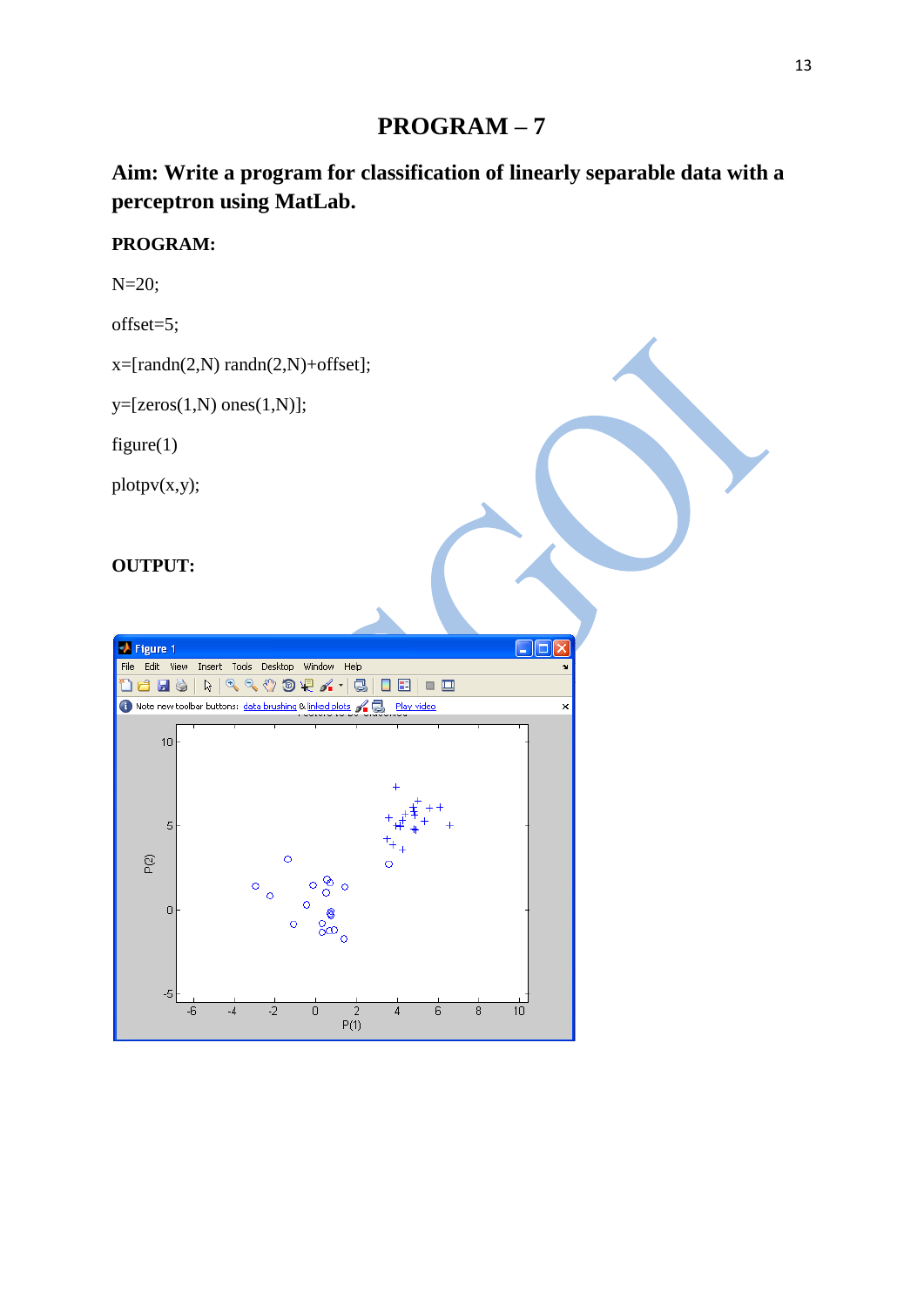## **Aim: Write a program to define ADALINE time prediction using MatLab.**

#### **PROGRAM:**

close all, clear all, clc, format compact  $dt = 0.01$ ;  $t1 = 0$  : dt : 3;  $t2 = 3 + dt$  : dt : 6;  $t = [t1 t2];$  $y = [sin(4.1*pi*t1) .8*sin(8.3*pi*t2)];$  $plot(t,y,'.-')$ xlabel('Time [sec]'); ylabel('Target Signal'); grid on  $ylim([-1.2 1.2])$ 



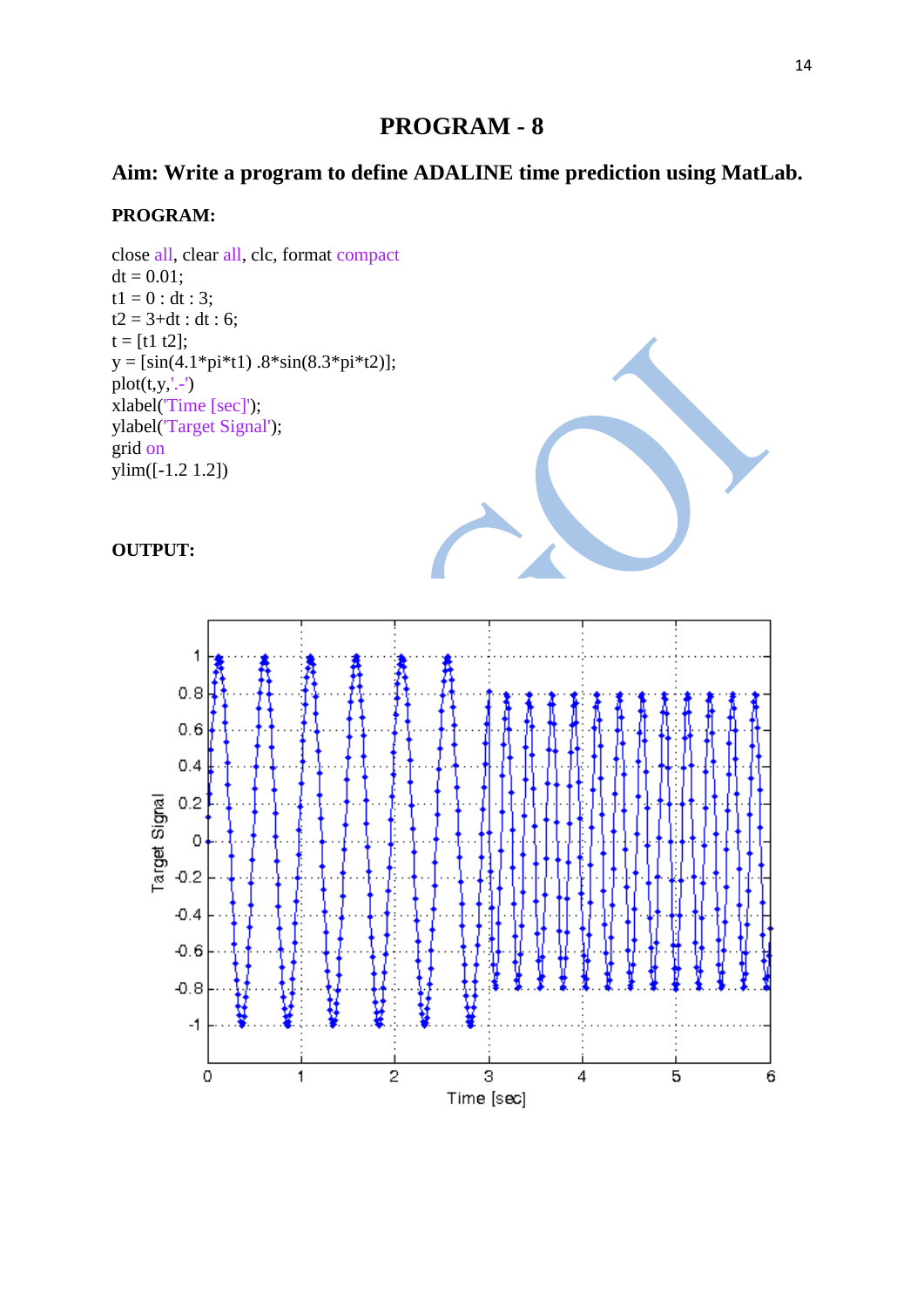## **Aim: Write a program for neuron output using MatLab.**

#### **PROGRAM:**